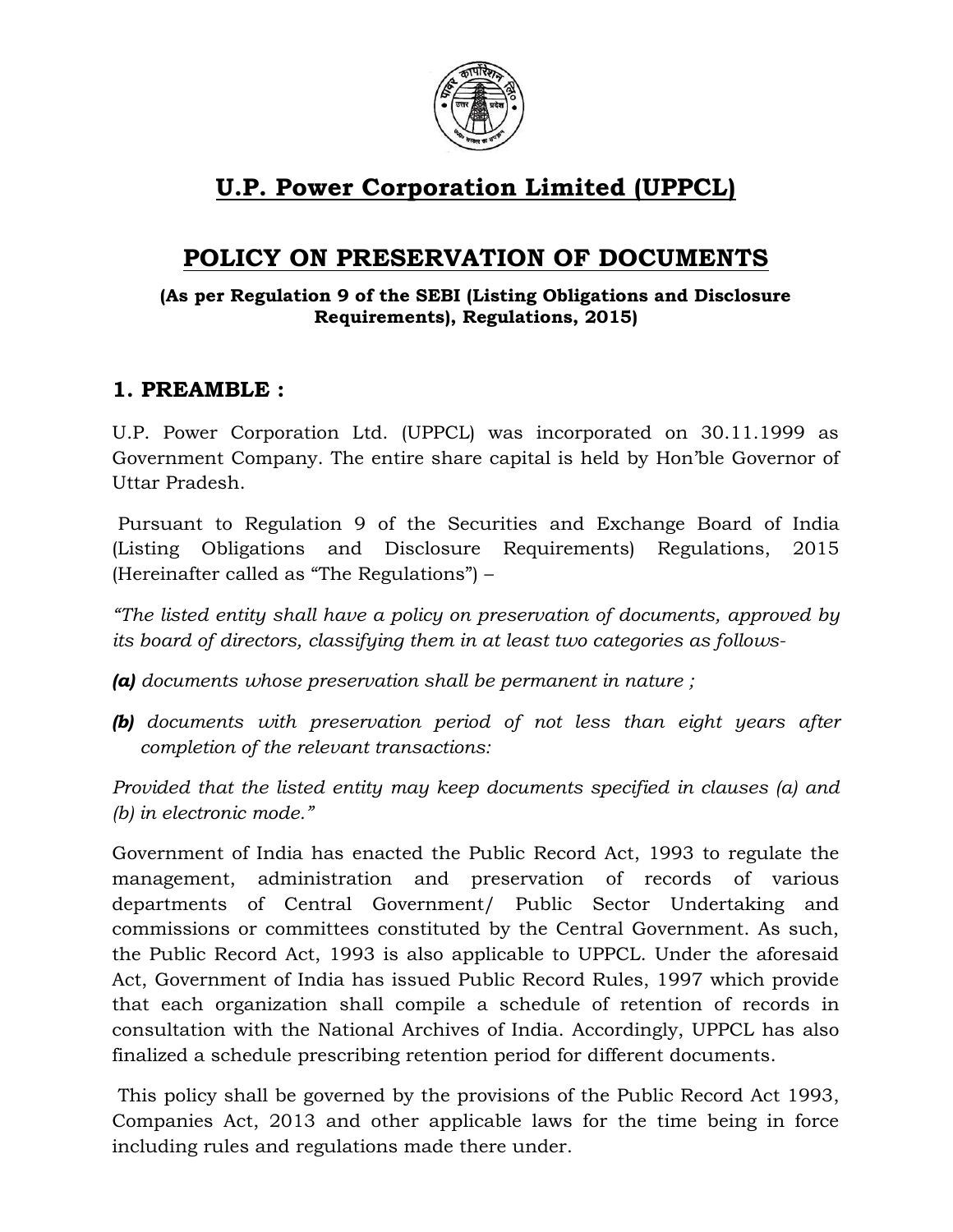## 2. OBJECTIVE:

 This policy inter alia provides for preservation of documents so that records should be kept no longer than the period necessary for the proper conduct of Company business. This policy shall cover all business records of the Company, including written, printed and recorded matter and electronic forms of records.

## 3. DEFINITIONS :

- a) **Applicable Law**: "Applicable Law" means any law, rules, regulations, circulars, guidelines or standards applicable on the Company under which any guideline / provision with regard to the preservation of the Documents has been prescribed.
- b) Company: "Company" means U.P. Power Corporation Limited.
- c) Document(s): "Document(s)" refers to papers, notes, agreements, notices, advertisements, requisitions, orders, declarations, forms, correspondence, minutes, indices, registers and or any other record (including required under or in order to comply with the requirements of any Applicable Law) maintained on paper or in Electronic Form and does not include multiple or identical copies.
- d) Electronic Form: "Electronic Form" means maintenance of documents in any contemporaneous electronic device such as computer, laptop, compact disc, floppy disc, space on electronic cloud, or any other form of storage and retrieval device, considered feasible, whether the same is in possession or control of the Company or otherwise the Company has control over access to it.
- e) Preservation: "Preservation" means to keep in good order and to prevent from being altered, damaged or destroyed.
- f) "Maintenance" means keeping Documents, either physically or in Electronic Form.
- g) "Regulations" means the Securities Exchange Board of India (Listing Obligation and Disclosure Requirements) Regulations, 2015
- h) "Head of Function" means Head of function like Engineering, Commercial, Finance, HR, Production, etc. at Units. For Corporate functions & Business sectors, Head of function means departmental head reporting to functional Director.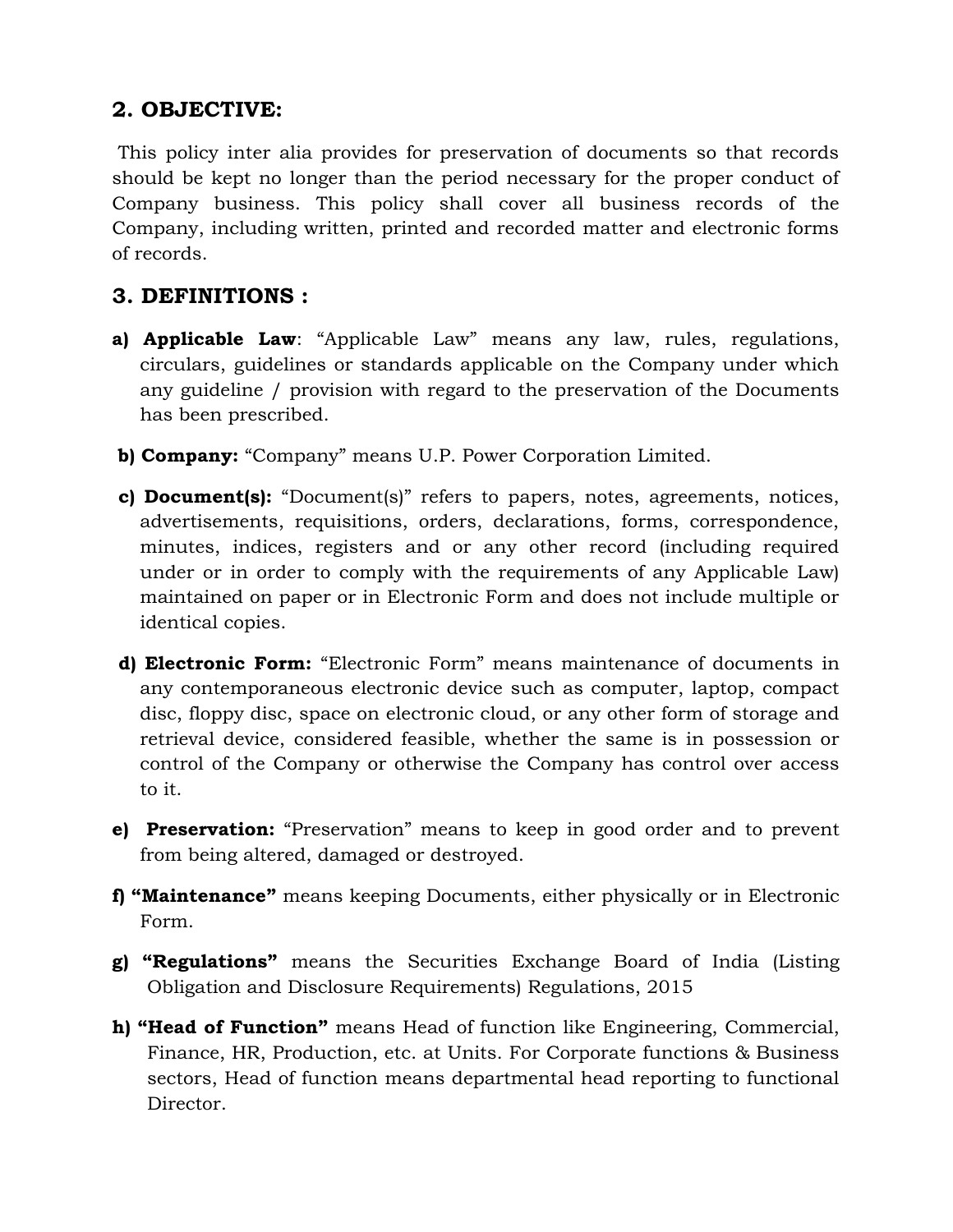# 4. CLASSIFICATION OF DOCUMENTS:

 As per the guidelines issued by National Achieves India, the records are classified into following three categories:

### a) Documents whose preservation shall be permanent in nature:

Certificate of Incorporation, Memorandum & Articles of Association, Minutes of Board/ General Meetings, Statutory Returns of the Company under direct taxes, Statutory Registers to be maintained permanently under Companies Act, 2013, Trade secrets, definitive documents for acquisition/ merger of/ with a company, Technology Collaboration Agreements, Joint Venture Agreements,etc. shall be preserved permanently

## b) Documents with preservation period of not less than eight years after completion of the relevant transactions:

Books of Account as defined in Companies Act 2013, Statutory Registers/Documents required to be maintained for 8 (eight years) under Companies Act, 2013, Press releases, and other Statutory Returns required as per concerned Act shall be preserved for a period of not less than eight years after the completion of the relevant transactions

## c) Documents with preservation period of less than eight years after completion of the relevant transactions:

Customer orders, Records related to Court/ Arbitration/ Judicial/ Quasi-Judicialcases, etc- shall be preserved for a period of less than 8 years subject to the condition that transaction/ agreement/ cases are not current and have been completed/ expired/ disposed of.

Notwithstanding para herein above the documents shall also be preserved to meet the requirement under the regulations in the following manner:

- I. All statutory records required to be maintained under any law shall be preserved for the period, if any, prescribed there under.
- II. Documents mentioned under the schedule finalized with the National Archives under the provisions of the Public Record Act, 1993 and rules made there under, shall be preserved for period given in the schedule.
- III. If any direction has been received from any authority for maintenance of certain records for specified period, those records shall be maintained for specified period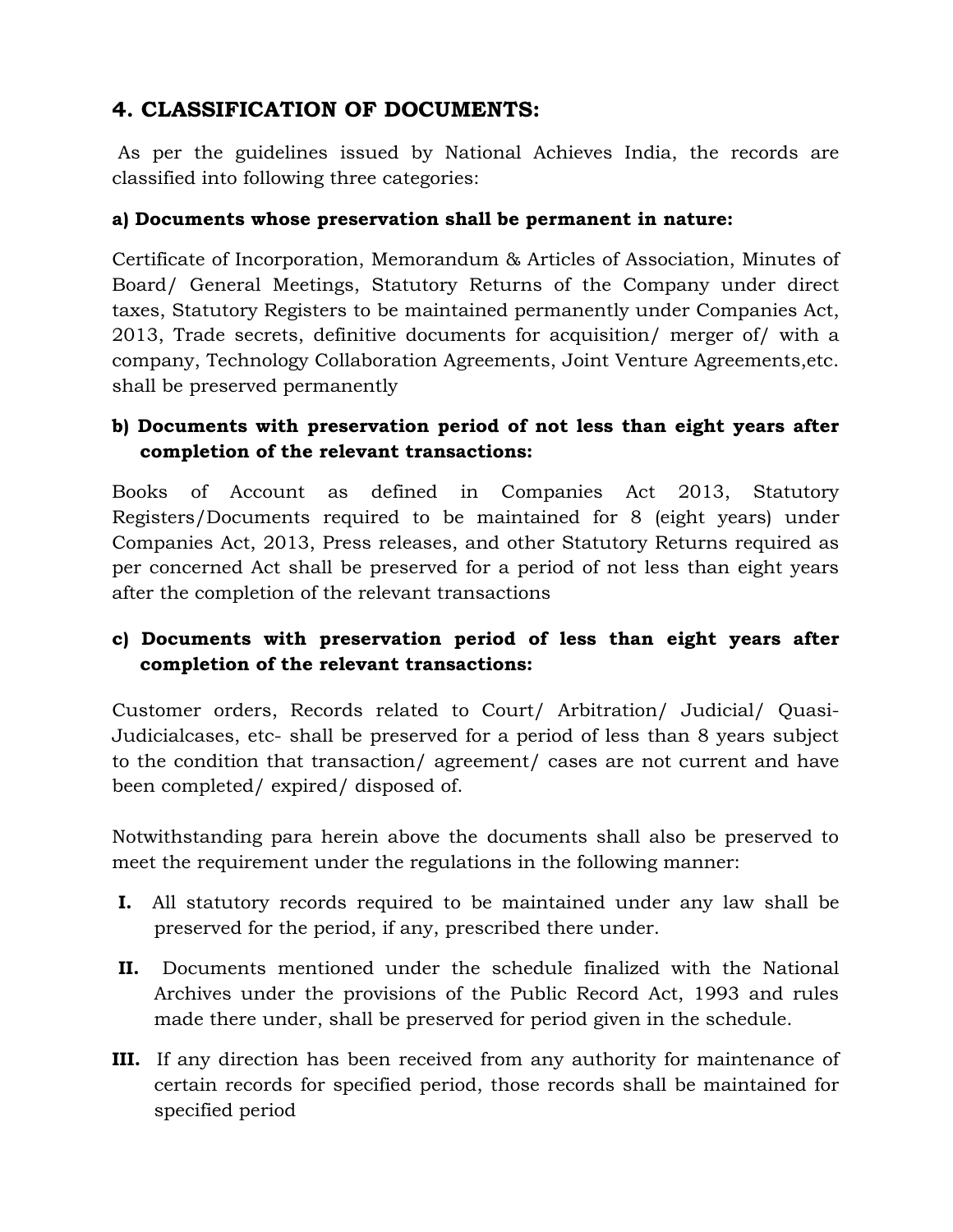IV. Documents, in respect of which no minimum maintenance timeline is stipulated under any of the laws or under the schedule finalized by National Achieves India, shall be preserved for such period as may be decided by the concerned head of Department in consultation with Head of Law and Vigilance Department.

## 5. MODES OF PRESERVATION

The Documents may be preserved in

- Physical form and/or
- Electronic Form.

## 6. CONVERSION OF THE FORM IN WHICH THE DOCUMENTS ARE PRESERVED

The physical Documents preserved may be converted, whenever required or felt necessary, into electronic form to ensure ease in maintenance of records and efficient utilization of space.

## 7. CUSTODY OF DOCUMENTS

All documents shall be under the custody of concerned functional head(s). Where the Concerned Functional Head tenders resignation or is transferred from one location of the Company to another, such Person shall hand over all the relevant Documents, lock and key, access control or password, or Disc, other storage devices or such other Documents and devices in his possession and such authorised person taking possession of documents needs to change the password.

#### 8. MAINTENANCE OF DOCUMENTS IN INDEXED FORM

For ease of record reference, the Documents shall be preserved in an indexed form. The Documents shall be indexed appropriately by the Authorised Person. The index shall be updated as and when any changes occur in the records. The index shall be kept in physical form or in Electronic Form.

#### 9. DESTRUCTION OF DOCUMENTS

After retention period, concerned functional head shall decide the records which are to be destroyed. A list of the Documents disposed/destroyed shall also be maintained. It shall state the brief particulars of the Documents destroyed, date of disposal/destruction and the mode of destruction. Before destruction of documents, the concerned head of department may opt for preserving copies of the same in Electronic Form.